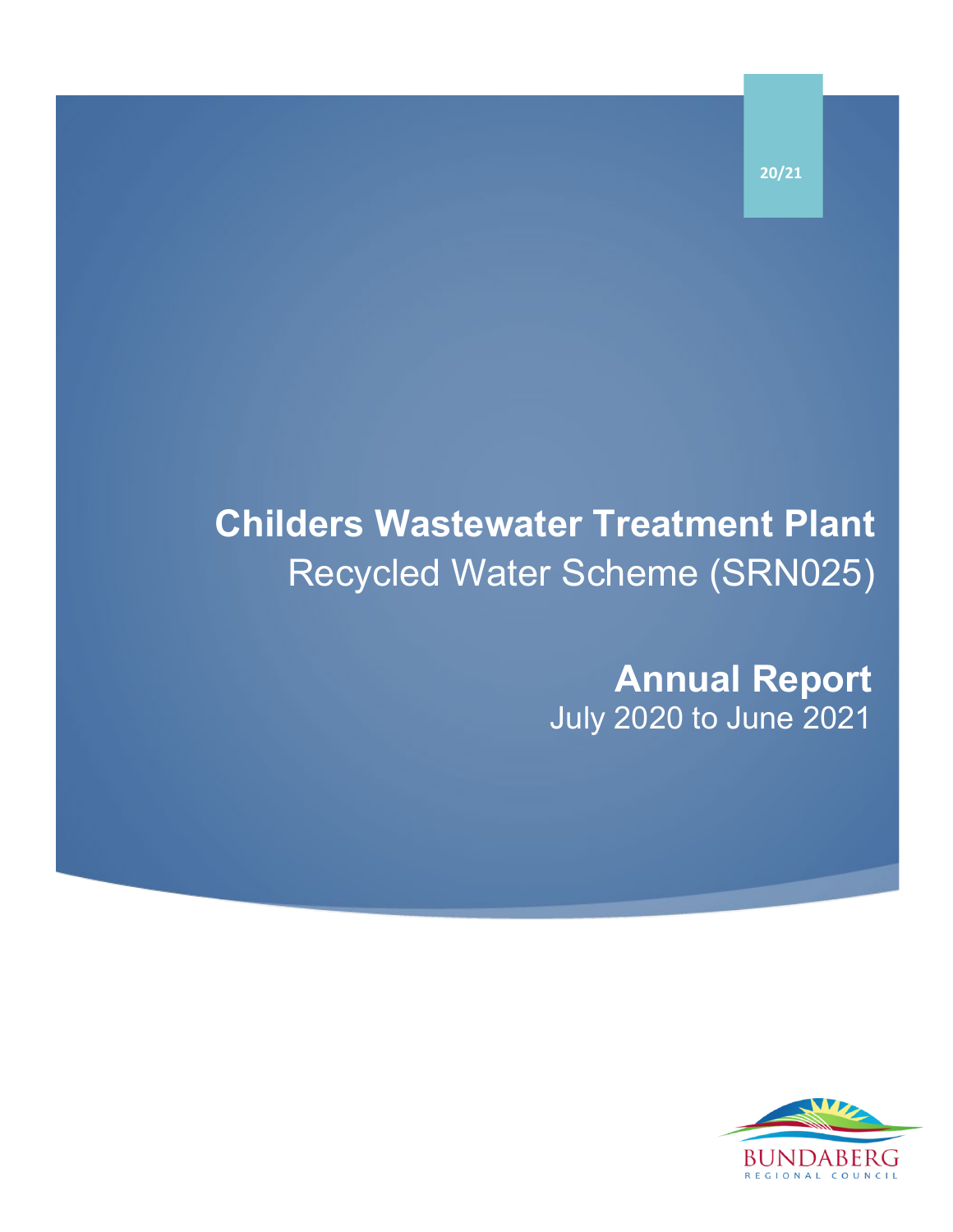

## Contents

| 2.0 |  |
|-----|--|
| 2.1 |  |
| 3.0 |  |
| 4.0 |  |
| 5.0 |  |
|     |  |
|     |  |

# **Tables**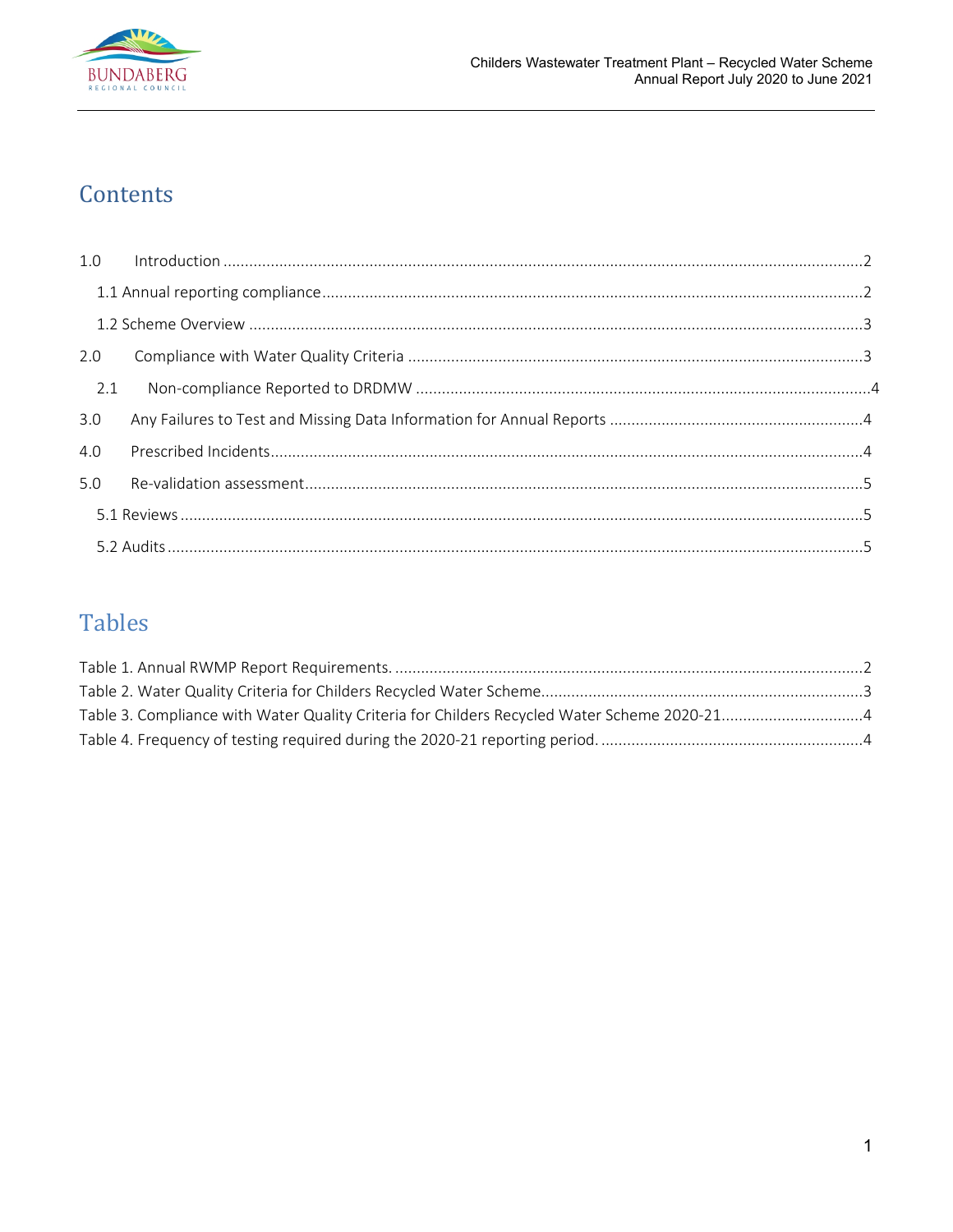

## <span id="page-2-0"></span>1.0 Introduction

The purpose of this annual report is to provide the Department of Regional Development, Manufacturing & Waters (the Regulator or DRDMW) with information on the overall performance of the single-entity Childers Recycled Water Scheme (the scheme) for the period 1 July 2020 to 30 June 2021.

#### 1.1 Annual reporting compliance

<span id="page-2-1"></span>It is a requirement under Section 273 of the *Water Supply (Safety & Reliability) Act 2008* (the Act) and condition 7.4 of the Information Notice issued by DRDMW on the 24<sup>th of</sup> January 2020, that an annual report is prepared and submitted to the Regulator within 120 Business days of the end of each financial year. Table 1 outlines this Annual Report's compliance against Section 273 of the Act and the Annual Reporting Guideline for Recycled Water Schemes (2010).

| Act<br>section | <b>Details</b>                                                                                                                                                                                                              | Annual<br>reporting<br>guideline<br>section | Compliance                                                                                                                                                                     |
|----------------|-----------------------------------------------------------------------------------------------------------------------------------------------------------------------------------------------------------------------------|---------------------------------------------|--------------------------------------------------------------------------------------------------------------------------------------------------------------------------------|
| s273(1)        | The relevant entity for a recycled water scheme<br>must prepare an annual report for each financial<br>year after a recycled water management plan for<br>the scheme has been approved                                      | Section 2.3                                 | This report is for the 2020-21<br>financial year.                                                                                                                              |
| s273(2)(a)     | The annual report must-<br>be prepared in accordance with the guidelines, if<br>any, made by the regulator about the preparation<br>of annual reports; and                                                                  | <b>Fntire</b><br>document                   | The content of this report<br>aligns with the Annual<br>reporting Guideline for<br>recycled water schemes.                                                                     |
| s273(2)(b)     | state the outcome of any review of the recycled<br>water management plan in the financial year to<br>which the annual report relates, and how the<br>matters raised in the review have been<br>addressed; and               | Section<br>2.4(a)                           | 5.1 Reviews – no review of the<br>RWMP was conducted in the<br>2020-21 financial year                                                                                          |
| s273(2)(c)     | contain details of the findings of, and any<br>recommendations stated in, an internal audit<br>report under section 260 or a regular audit report<br>under section 261 given to the regulator in the<br>financial year; and | Section<br>2.4(b)                           | 5.2 Audits - an internal audit<br>was not undertaken in the<br>2020-21 financial year<br>A regular audit was<br>undertaken by Viridis<br>Consultants in this financial<br>year |
| s273(2)(d)     | contain details of the information given to the<br>regulator under section 270 or 271 in the<br>financial year.                                                                                                             | Section<br>2.4(c)                           | 2.0 Recycled Water<br>Compliance - notice of<br>noncompliance with Water                                                                                                       |

<span id="page-2-2"></span>*Table 1. Annual RWMP Report Requirements.*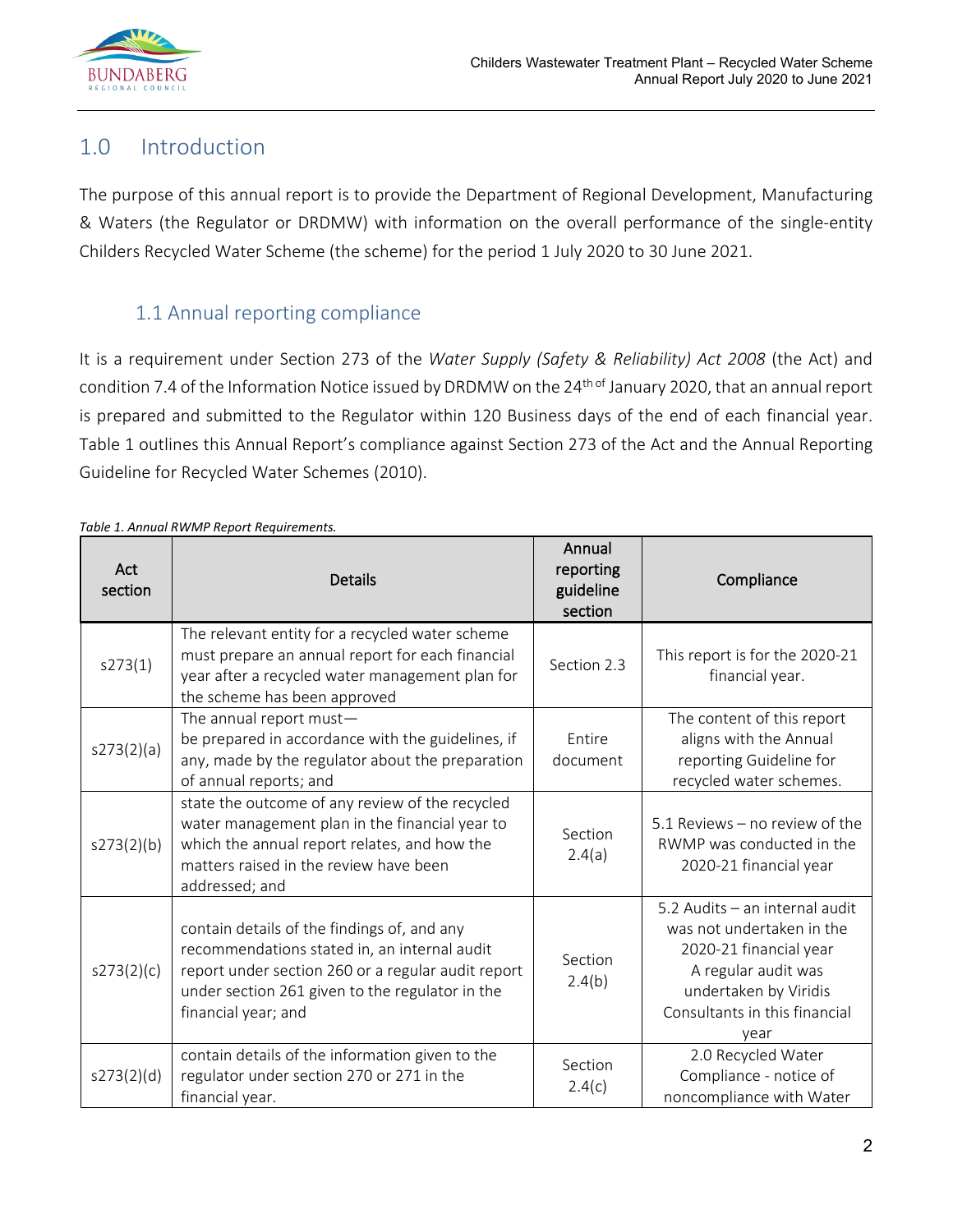

|          |                                                       |             | Quality Criteria was reported |
|----------|-------------------------------------------------------|-------------|-------------------------------|
|          |                                                       |             | in December 2020              |
|          |                                                       |             | 4.0 Prescribed Incidents -    |
|          |                                                       |             | there were none recorded in   |
|          |                                                       |             | the 2020-21 financial year    |
|          | The relevant entity must give a copy of the annual    |             | This report has been          |
| s273(3)  | report to the regulator within 120 business days      | Section 2.3 | submitted to the regulator    |
|          | after the end of the financial year.                  |             | within the specified time.    |
|          | If a relevant entity is a recycled water provider for |             | Bundaberg Regional Council's  |
|          | a single entity recycled water scheme, the annual     |             | Drinking Water Quality        |
| sS273(4) | report may be combined with a report given to         |             | Management Plan is            |
|          | the regulator under                                   |             | submitted separately to this  |
|          | section 141.                                          |             | report.                       |

#### 1.2 Scheme Overview

<span id="page-3-0"></span>The Childers Wastewater Treatment Plant (WWTP) receives raw sewerage from the Childers sewerage network for treatment. Once treated, the effluent produced meets the quality requirements of Class B recycled water under the *Public Health Regulation 2018.* The recycled water is distributed to a storage dam located on a neighboring private property for agricultural use. Bundaberg Regional Council currently has an approved Recycled Water Agreement with this landholder and a subsequent approved Recycled Water Management Plan (RWMP).

## <span id="page-3-1"></span>2.0 Compliance with Water Quality Criteria

Council is currently required to produce recycled water to the quality standards which are stipulated in Section 7.5 and Section 7.6 of the Childers Recycled Water Scheme Information Notice – January 2020 (Table 2) for the irrigation of minimally processed food crops: avocados, custard apples, lychee, mangoes, and pumpkins.

| Factor           | <b>Sampling</b><br>Frequency | <b>Initial Sample Value</b>                         | <b>Annual Value</b>                                                                                               |
|------------------|------------------------------|-----------------------------------------------------|-------------------------------------------------------------------------------------------------------------------|
| Escherichia coli | Weekly                       | Must be less than 100<br>cfu/100ml or MPN/100<br>mL | At least 95% of the samples taken for a 12-<br>month period must contain less than 100<br>cfu/100mL or MPN/100 mL |

<span id="page-3-2"></span>

| Table 2. Water Quality Criteria for Childers Recycled Water Scheme |  |
|--------------------------------------------------------------------|--|
|                                                                    |  |

Water quality results between  $1^{st}$  July 2020 and 30<sup>th</sup> June 2021 are displayed in Appendix 1 with a summary of the results represented in Table 3.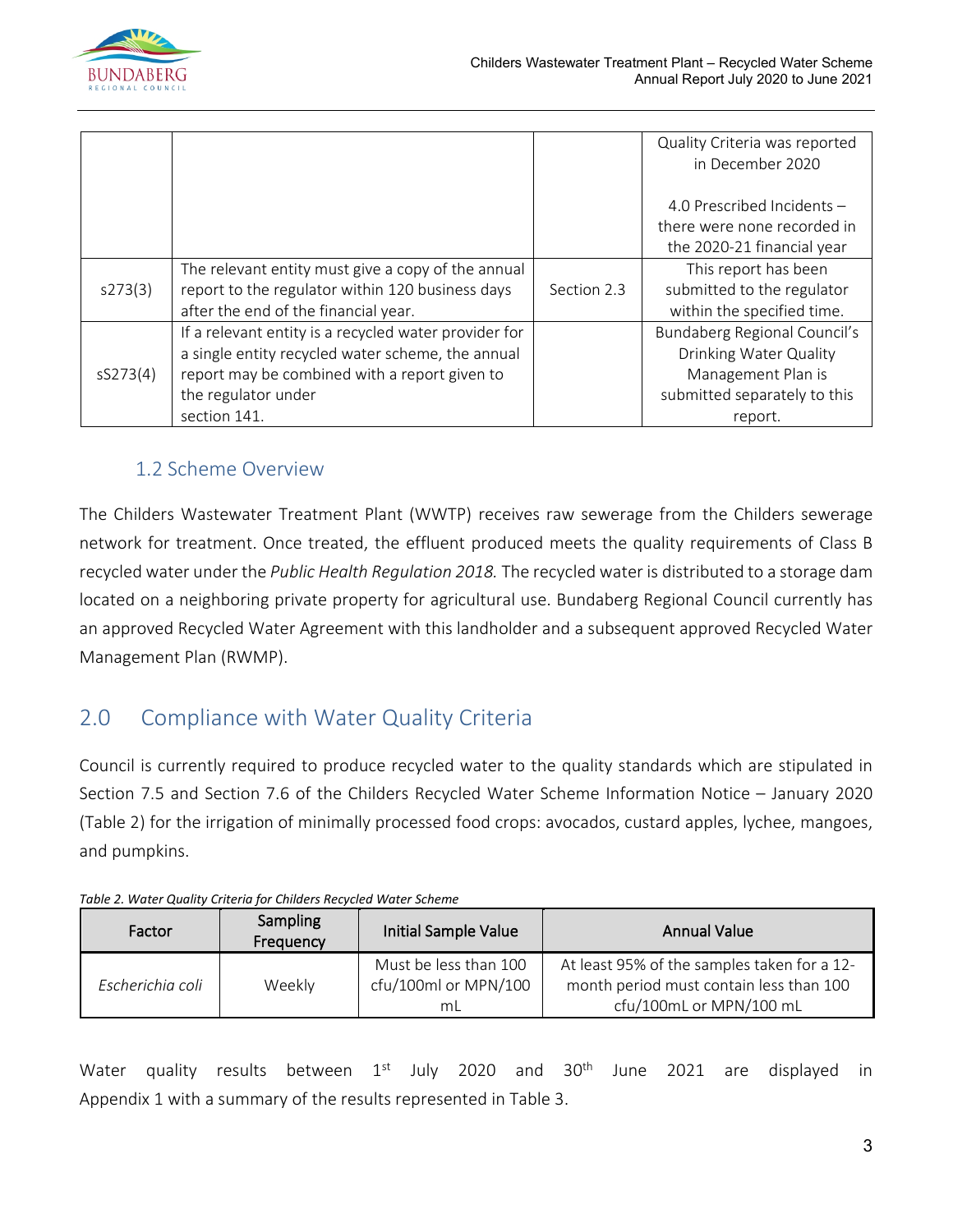

| Number<br>of<br><b>Samples</b> | Compliant<br>Samples (Initial<br>Value) | Non-<br>compliant<br><b>Samples</b> | Percentage<br>Compliance<br>(Initial Value) | Compliant<br>Samples (Annual<br><b>Value 2020)</b> | Non-<br>compliant<br><b>Samples</b><br>(Annual<br>Value) | Percentage<br>Compliance<br>(Annual Value) |
|--------------------------------|-----------------------------------------|-------------------------------------|---------------------------------------------|----------------------------------------------------|----------------------------------------------------------|--------------------------------------------|
| 52                             | 51                                      |                                     | 98.08%                                      | 51                                                 |                                                          | 98.08%                                     |

<span id="page-4-3"></span>*Table 3. Compliance with Water Quality Criteria for Childers Recycled Water Scheme 2020-21*

#### 2.1 Non-compliance Reported to DRDMW

<span id="page-4-0"></span>During the 2020-21 reporting year Council reported one (1) non-compliance with the *E coli* initial value on the 22<sup>nd</sup> of December 2020. The initial exceedance resulted in the continued reporting of the annual value to the Regulator following several exceedances recorded at the end of the 2019-20 financial year. During the 2020–2021 financial year Council was able to achieve 98.08% compliance for both the initial and annual values. Monitoring results displayed in Appendix 1 show that the scheme has demonstrated an improvement in effluent quality since this exceedance. The scheme has now returned to full compliance with the annual value and Council is no longer required to provide monthly updates to the Regulator.

## <span id="page-4-1"></span>3.0 Any Failures to Test and Missing Data Information for Annual Reports

Council has conducted all required analysis during the reporting period from 1<sup>st</sup> July 2020 to 30<sup>th</sup> June 2021 (Table 4).

| Parameter | Regulated<br>standard<br>(units) | Frequency<br>of test | Required<br>number<br>of tests | Actual number of<br>tests taken with<br>scheduled<br>frequency | Number<br>of tests<br>missed | Date/s<br>notified to<br>regulator | Comments                                |
|-----------|----------------------------------|----------------------|--------------------------------|----------------------------------------------------------------|------------------------------|------------------------------------|-----------------------------------------|
| E. coli   | cfu/100mL                        | Weekly               | 52                             | 52                                                             |                              | N/A                                | Scheduled<br>number of<br>test complete |

<span id="page-4-4"></span>*Table 4. Frequency of testing required during the 2020-21 reporting period.*

## <span id="page-4-2"></span>4.0 Prescribed Incidents

There were no recorded prescribed incidents for the Childers Recycled Water Scheme during this reporting period.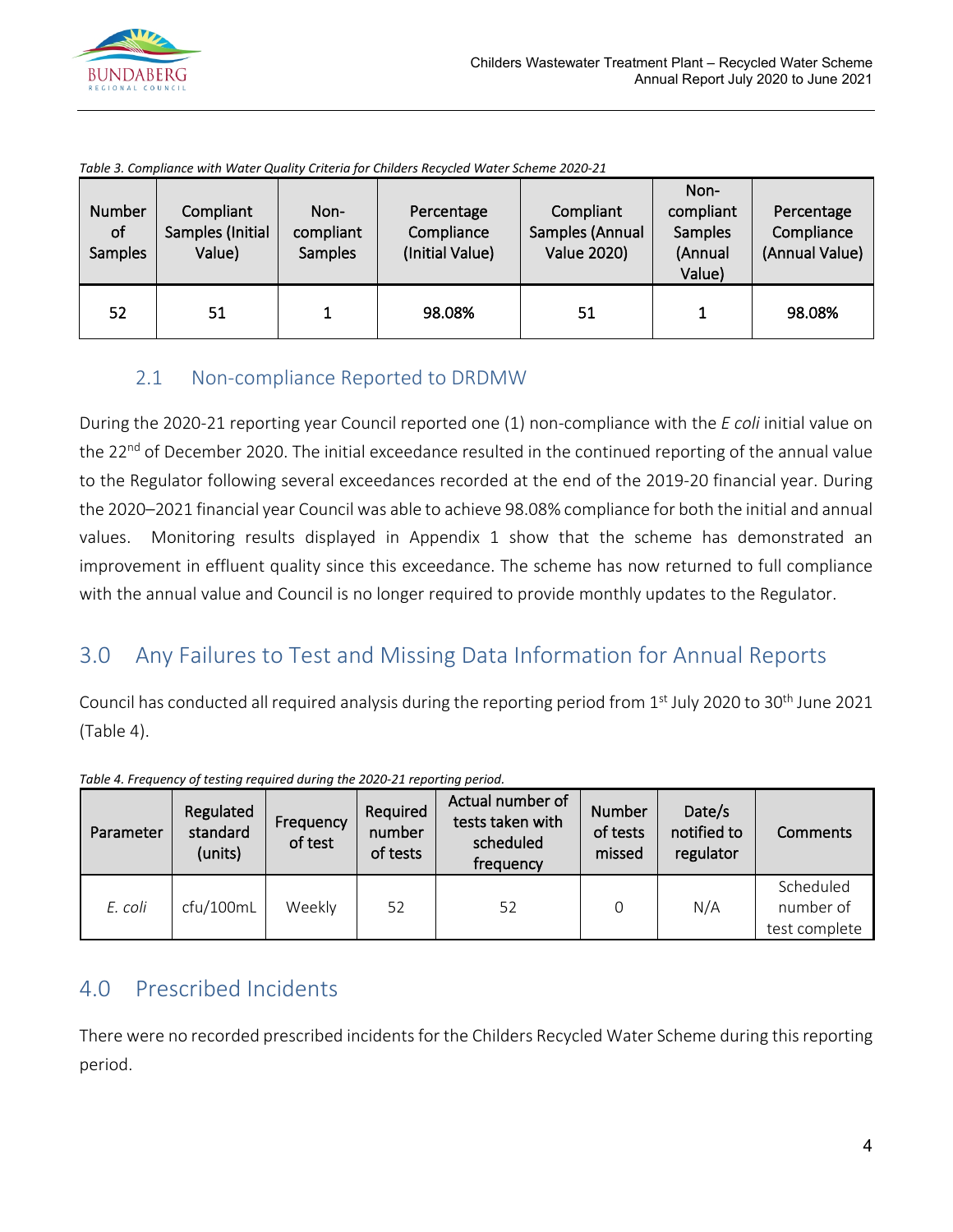

## <span id="page-5-1"></span><span id="page-5-0"></span>5.0 Re-validation assessment

#### 5.1 Reviews

A voluntary annual management review of the Childers RWMP was conducted by Council in October 2020. This review is Council's initiative as a part of continuous improvement program to review current practices, identify any changes and keep the plan updated more frequently but this is not a legislative requirement.

Council is required to undertake a regular review of the Childers RWMP by the 14<sup>th</sup> of February 2022 in accordance with Section 258 of the *Water Supply Safety and Reliability Act 2011.* This review will be conducted to verify that the existing RWMP aligns with the current operations of the Childers WWTP.

#### 5.2 Audits

<span id="page-5-2"></span>Council engaged Viridis Consultants to undertake a regular audit of the Childers RWMP in November 2020, with the report and associated information being sent to the Regulator on the  $7<sup>th</sup>$  of December 2020. The audit detailed high compliance with the conditions of the approval with only two (2) minor noncompliances noted. It was also noted that Council had already undertaken actions to address the noncompliances identified. Following the submission of the audit report Council supplied the Regulator with an action plan on 16<sup>th</sup> December 2020 to address the non-compliances identified. Several opportunities for improvement were also identified and will be addressed in the next regular review of the RWMP scheduled for the 2021-22 financial year.

Council's Integrated Management System Team will undertake the next internal audit of the RWMP, due by 14th Feb 2022.

Council conducted an annual Inspection of the Childers Recycled Water Scheme on 4<sup>th</sup> December 2020. The inspection found that activities on the property were in accordance with the Recycled Water Agreement and associated legislation, the next inspection will occur late 2021.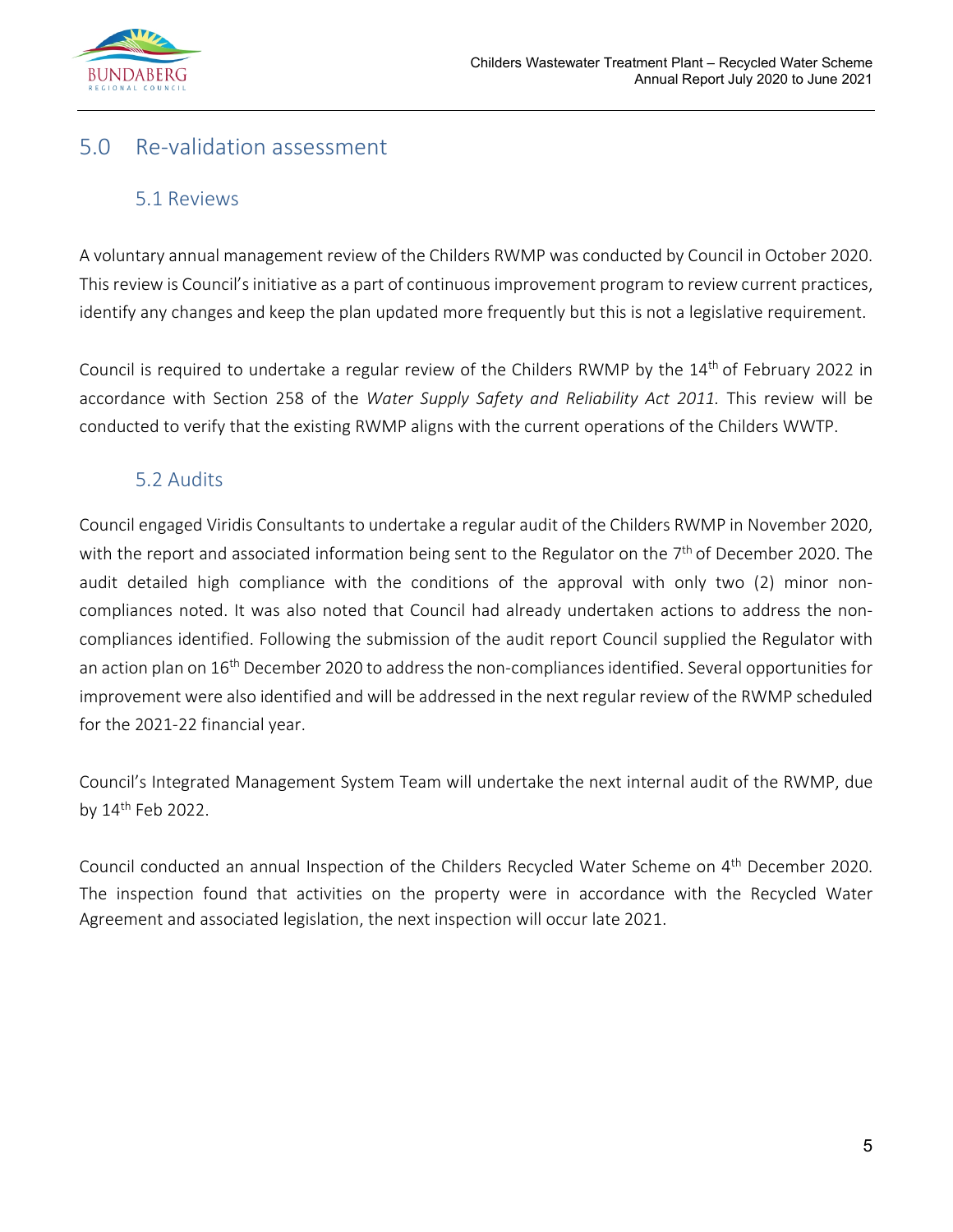# Appendix 1 – *E. coli* Results July 2020 to June 2021